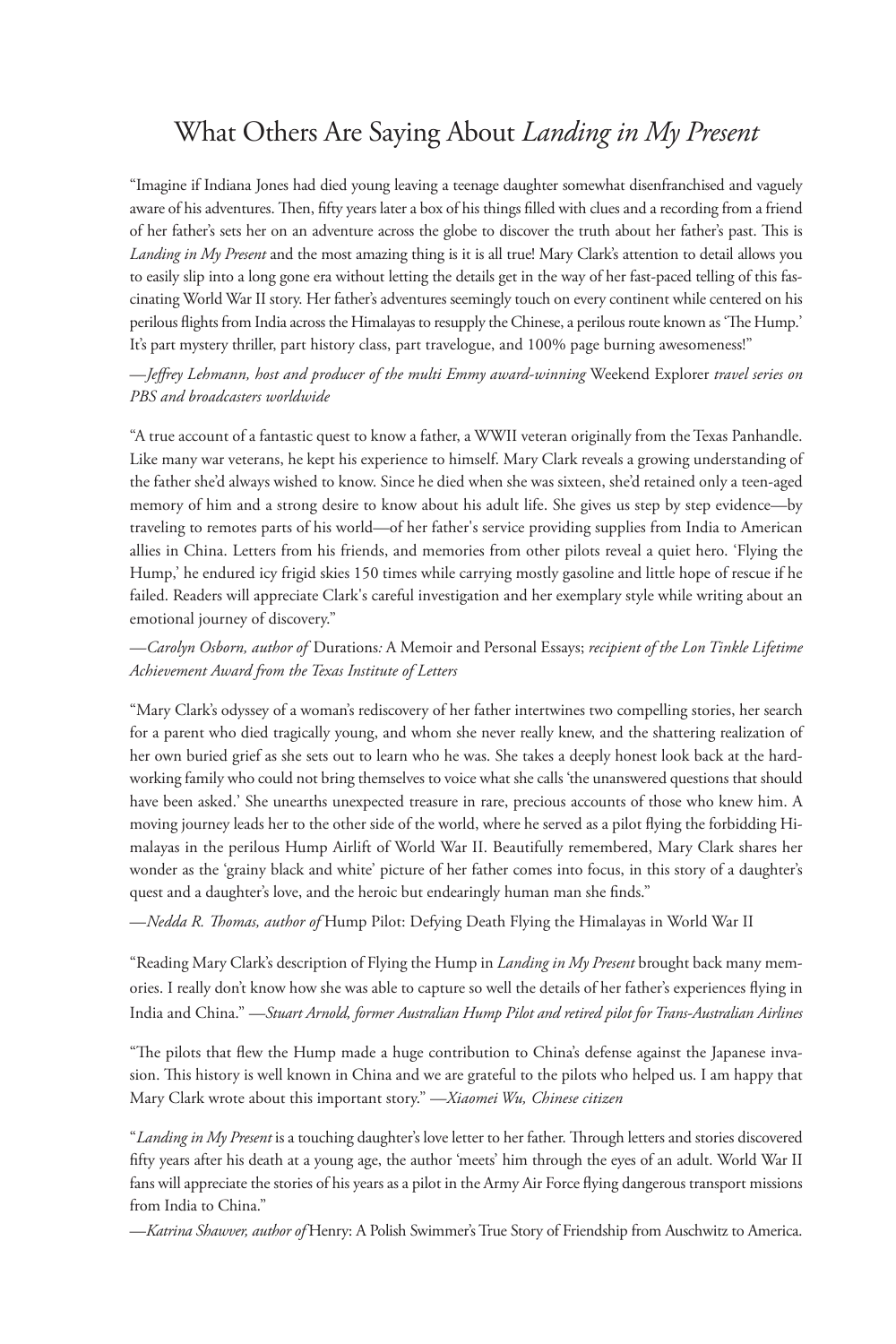### **LANDING IN MY PRESENT**

©2020 MARY WALKER CLARK. All rights reserved. No part of this publication may be reproduced or used in any form or by any means, graphic, electronic or mechanical, including photocopying, recording, taping, or information and retrieval systems without written permission of the publisher.

Published by Hellgate Press (An imprint of L&R Publishing, LLC) PO Box 3531 Ashland, OR 97520 email: info@hellgatepress.com

Interior Design: L. Redding Cover Design: Angelia Herndon and Tom D. Herndon. Cover Photo: David W. Cook.

Cataloging In Publication Data is available from the publisher upon request. ISBN: 978-1-55571-964-7

Printed and bound in the United States of America First edition 10 9 8 7 6 5 4 3 2 1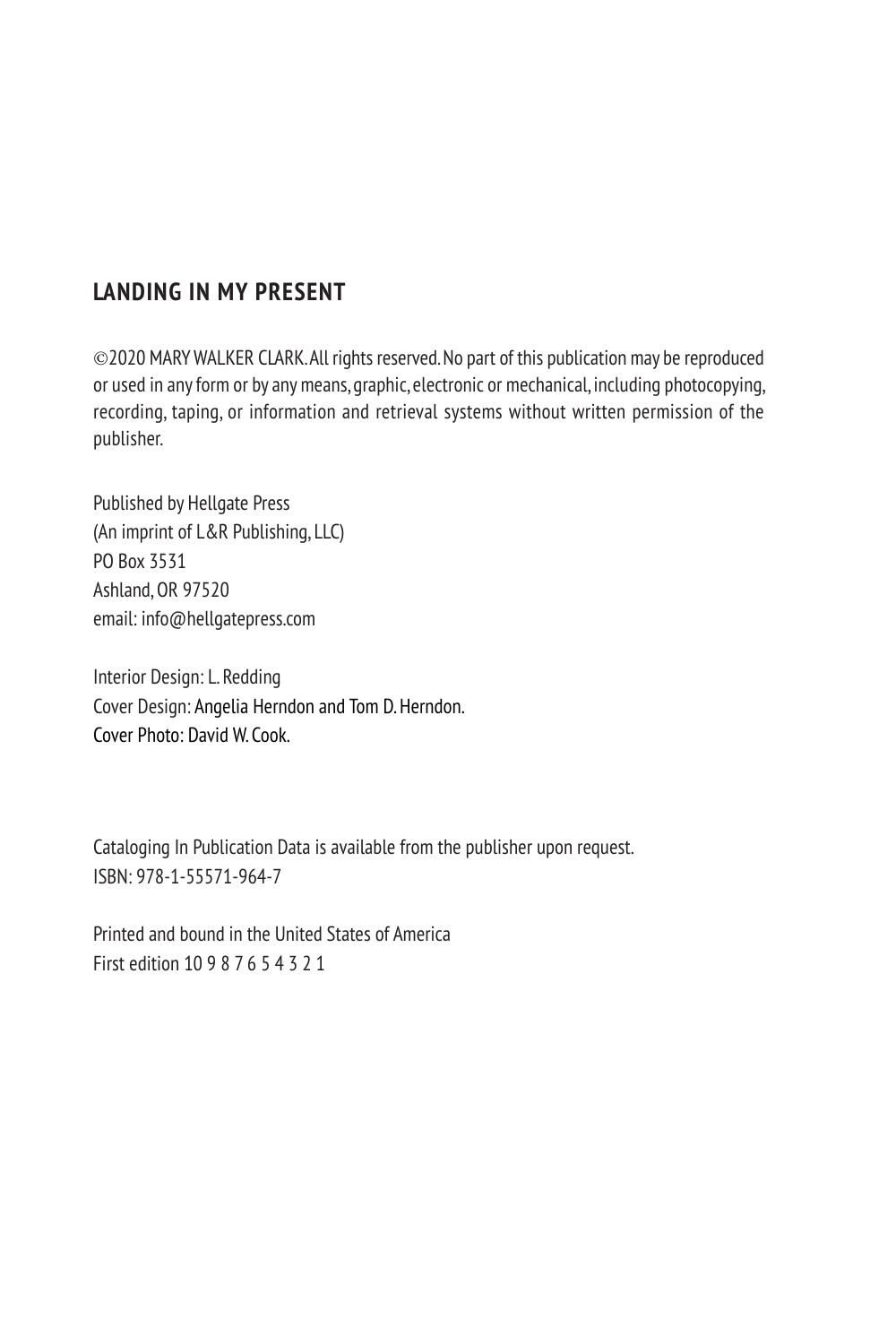*To my flying father who was more present than I ever imagined and to those who contributed the pieces to make his spirit come to life.*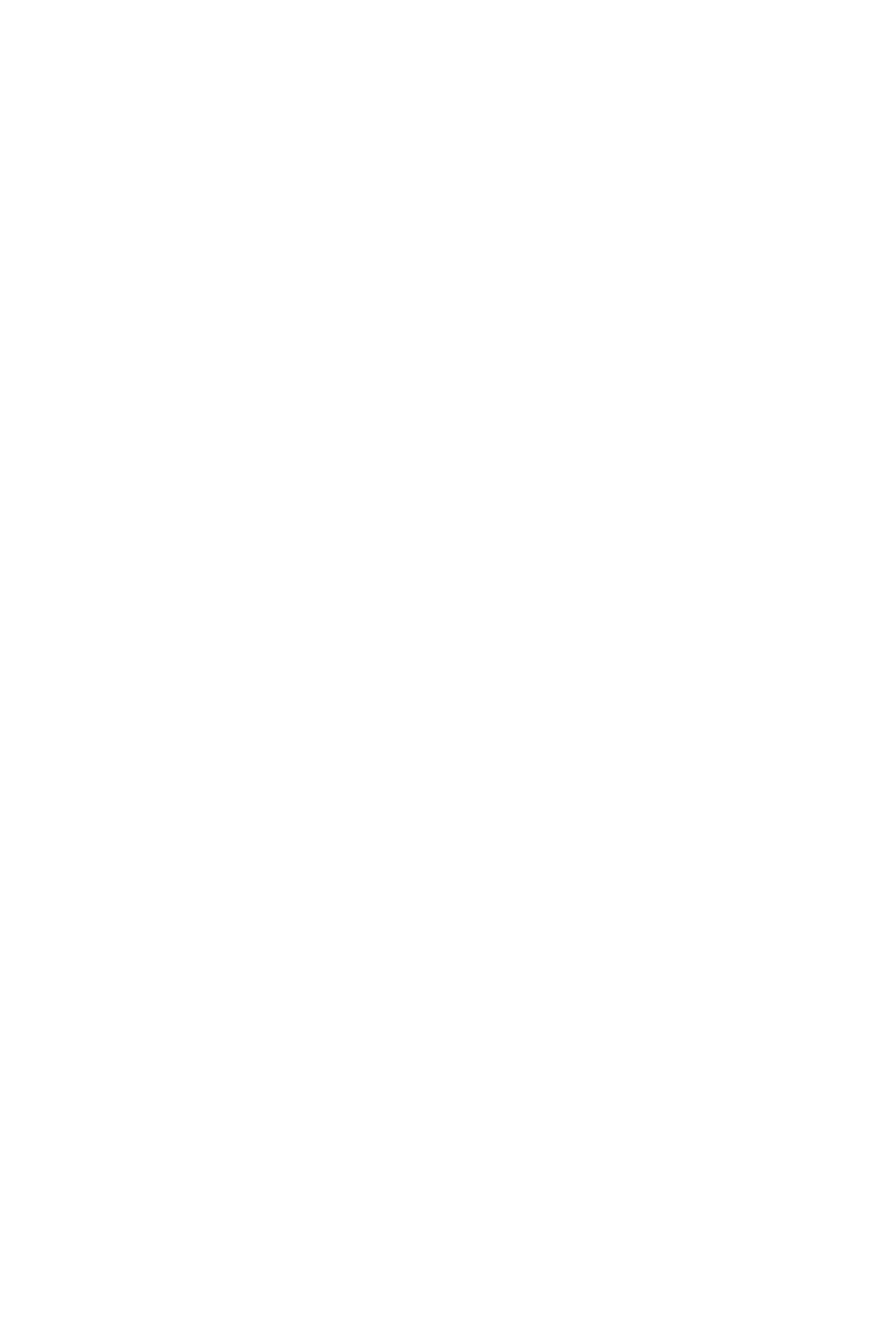## **Contents**

| One: Ray Charles Walker. Date of Death: November 8, 19663       |
|-----------------------------------------------------------------|
|                                                                 |
|                                                                 |
| Four: Dear Ace Charlie - Letters to a Favorite Instructor27     |
|                                                                 |
|                                                                 |
|                                                                 |
|                                                                 |
|                                                                 |
|                                                                 |
|                                                                 |
|                                                                 |
| Thirteen: The Revered C-47: A Workhorse of the Hump Operation77 |
|                                                                 |
|                                                                 |
|                                                                 |
|                                                                 |

| Nineteen: Fifty Years After My Father's Death: November 8, 2016111 |
|--------------------------------------------------------------------|
|                                                                    |
|                                                                    |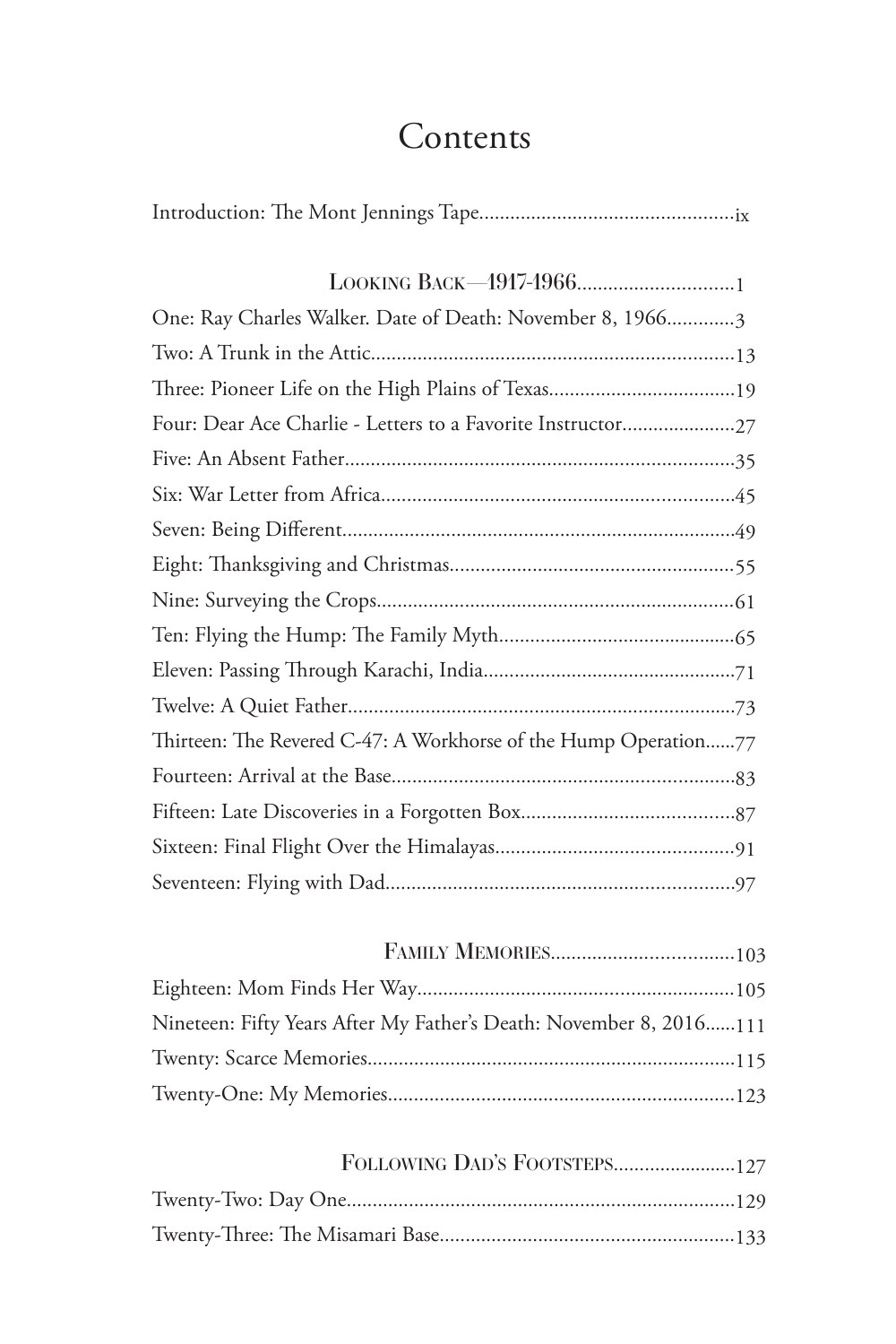| Twenty-Nine: Kunming Day: Finding Its World War II History 165 |  |
|----------------------------------------------------------------|--|
|                                                                |  |
|                                                                |  |

| APPENDIX: THE JOURNEY CONTINUES 181                                                  |  |
|--------------------------------------------------------------------------------------|--|
|                                                                                      |  |
| Thirty-Two: Hump Pilot John Stallings: January 2017185                               |  |
| Thirty-Three: Mont Jennings' Daughter, Montessa 189                                  |  |
| Thirty-Four: Australian Hump Pilot Stuart Arnold: April 2018193                      |  |
| Timeline for my Father's World War II Service, as Discovered199<br>through My Search |  |
|                                                                                      |  |
|                                                                                      |  |
|                                                                                      |  |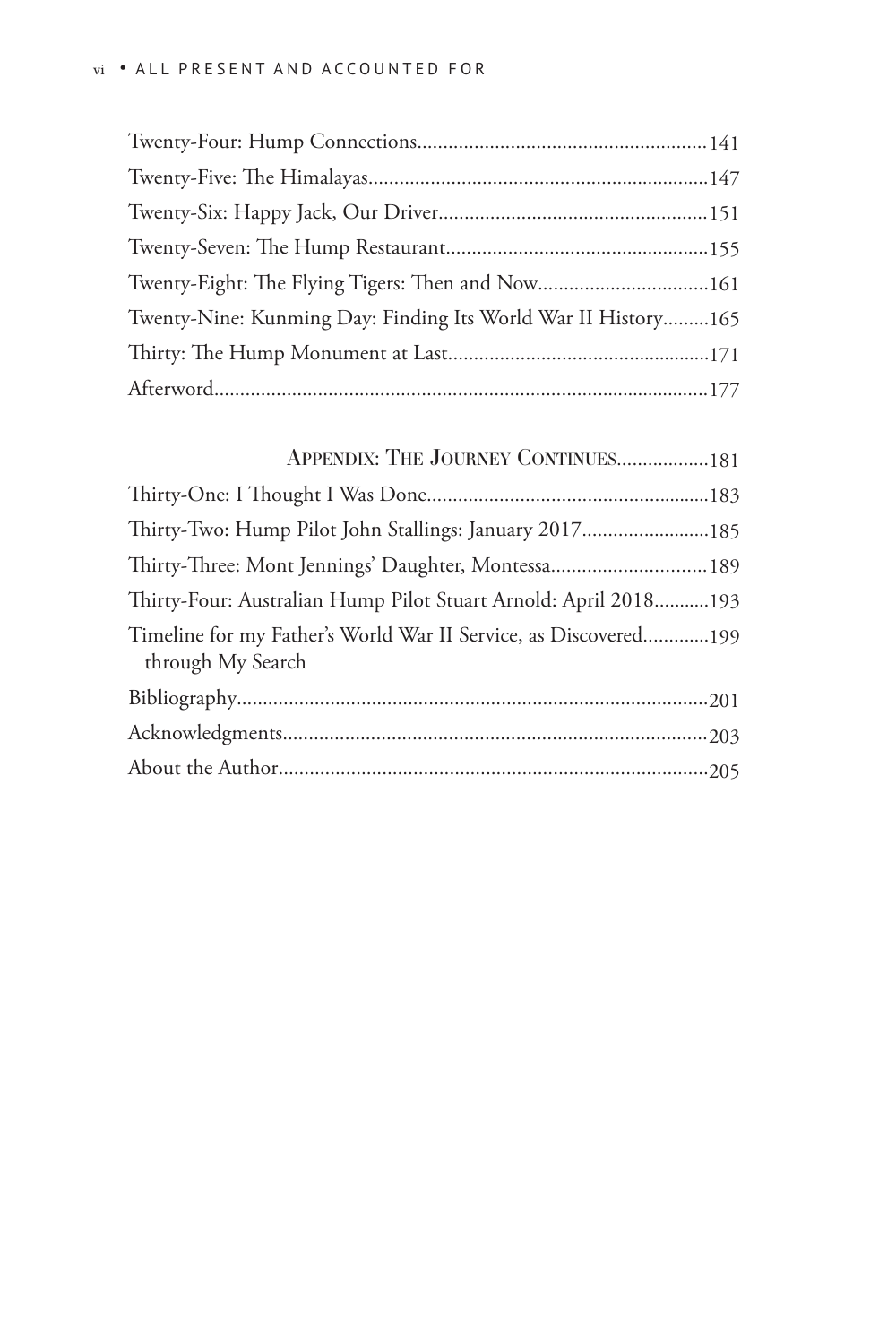# **LANDING IN MY PRESENT**

A Father, a Daughter, and the Singular Himalayan Journey that Reunited Them

# **MARY WALKER CLARK**



Hellgate Press Ashland, Oregon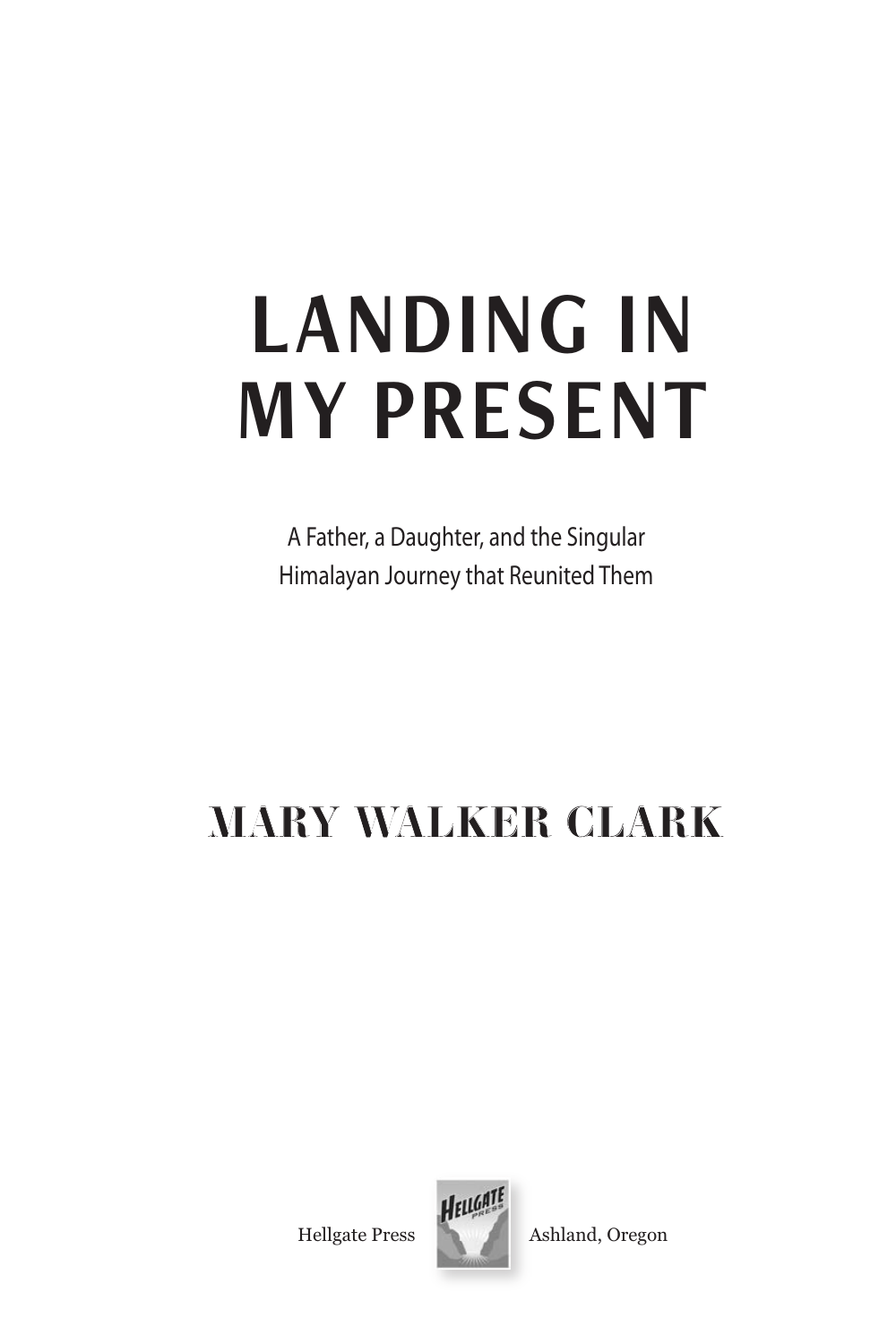#### viii • LANDING IN MY PRESENT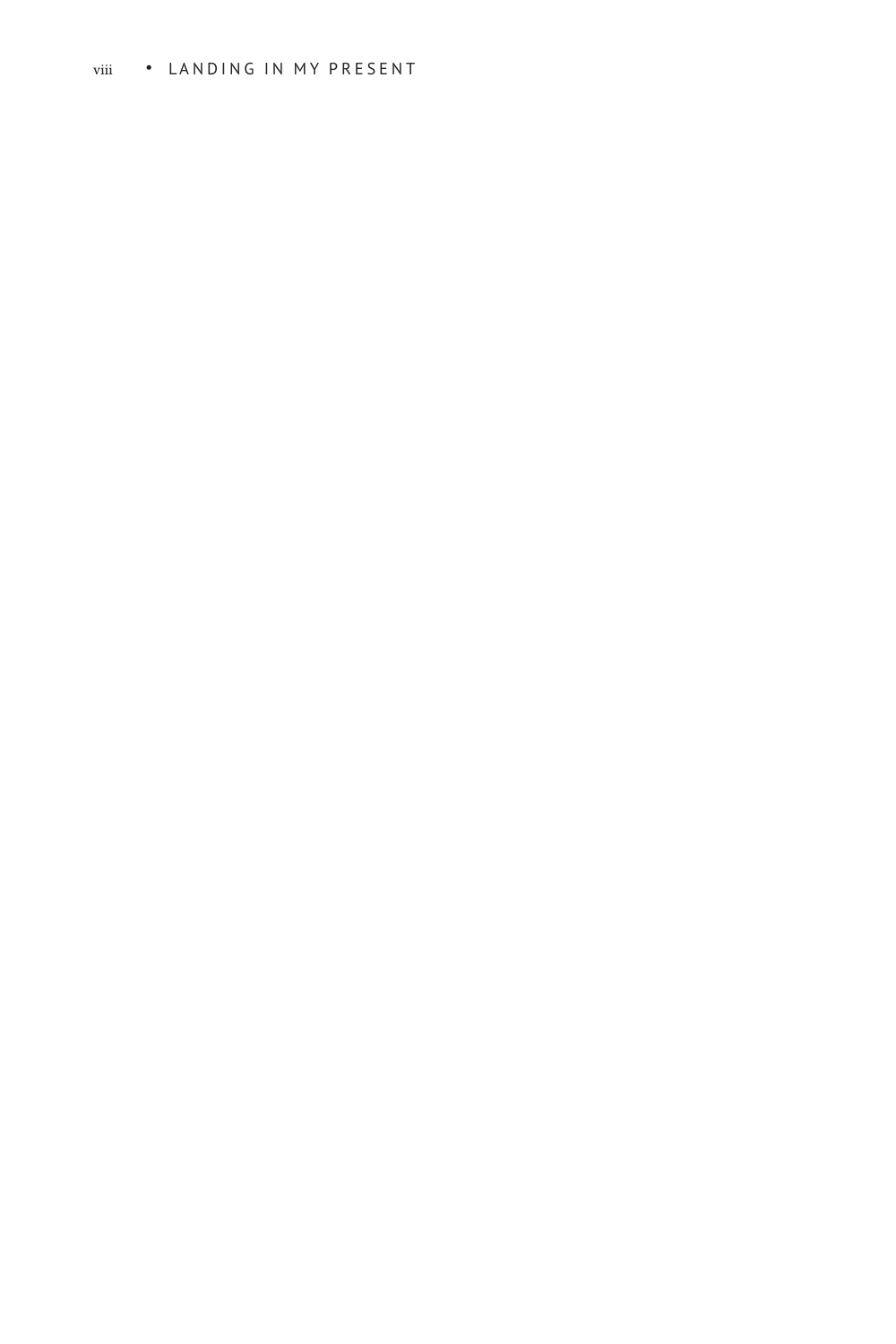## INTRODUCTION

## The Mont Jennings Tape

#### *June 2000*

"*I have something for you," Aunt Helen calls out as she hurries to my side, quickly grabbing my arm and steering me away from the throng of relatives at a rare Walker family reunion. Without any of her usual greetings or hugs, Helen continues: "I've interviewed a man who flew with your father in World War II," she explains, thrusting a microcassette into my hand. "Here's his story. You have to listen to it."* 

*When I did, it changed my life.* 

*Before his death I hardly knew my father. I was sixteen when he died and our relationship until then was superficial, lacking the maturity added age could have provided. He was often absent. He never talked about his war days…or much about his life at all. He certainly never talked about his extraordinary experiences flying the Hump, a treacherous series of US missions that transported supplies over the Himalayas to China in the 1940s.*

*Aunt Helen recognized the importance of this find for two reasons. As a retired librarian, she knew how rare it was to find information on my father's war days. She was also sensitive to the void in my life from the early loss of my father.* 

*It would take fourteen years before I could begin to experience the full impact on my life of that tiny Dictaphone tape. By then I was retired from my law practice and our children were grown. I finally had the*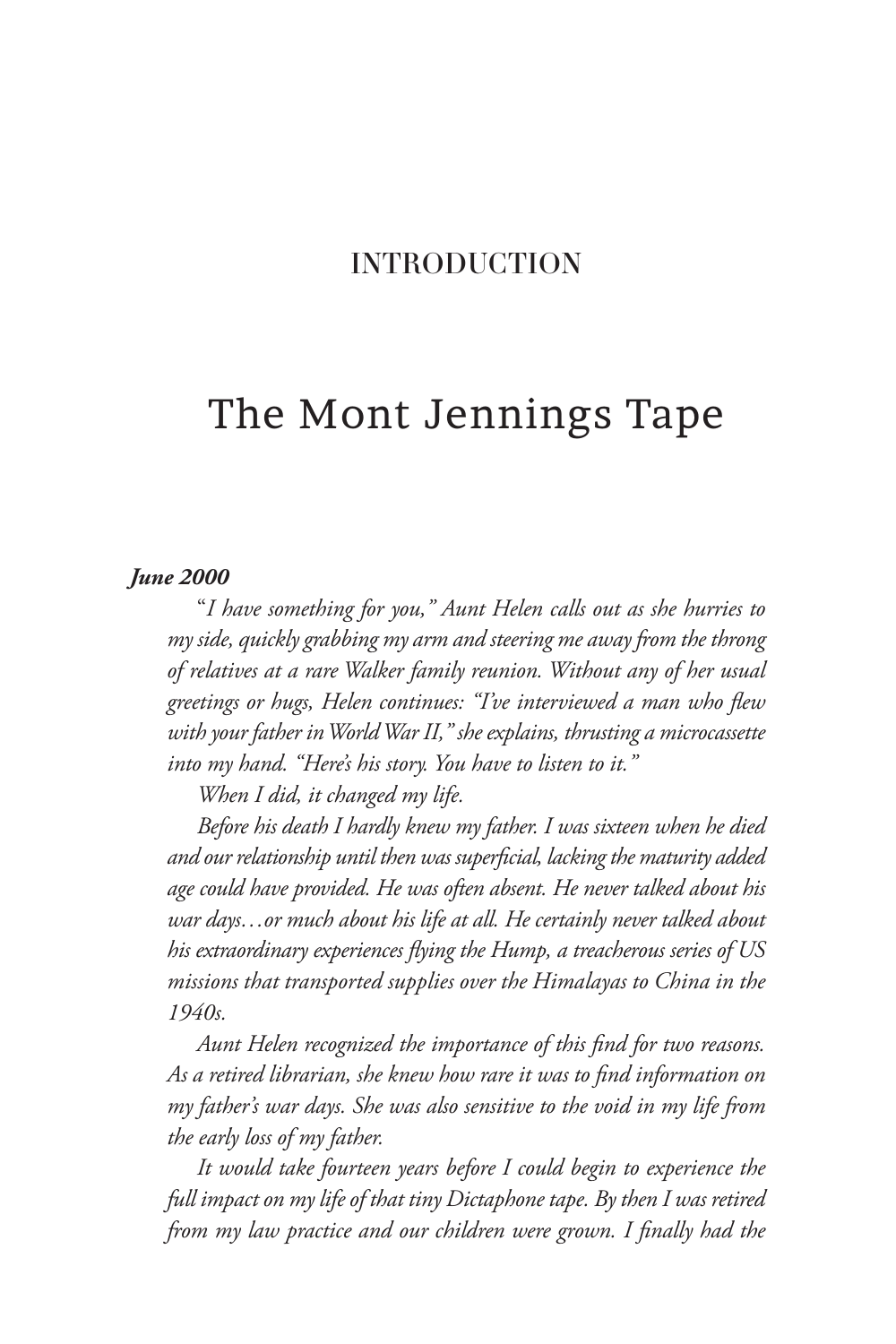*freedom to let Aunt Helen's gift launch a journey for me that was nearly as incredible in its own way as my dad's had been for him. In the end, it gave me back my father.*

\* \* \*

MY FATHER'S BEST friend was on the battleship Utah the day<br>Pearl Harbor was attacked. In the years that followed, Lee never missed an opportunity to describe the horror of his experiences or to reunite with fellow survivors. Other veterans spoke of World War II only with close friends and family, often at the end of their lives. When my husband's father was dying of lung cancer, he opened up for the first time about being a physician in Europe as the Allies moved north to Germany. Still, most vets allowed the memories to remain submerged as the challenges of rebuilding the world filled their days.

My father was comfortable in the latter category. He returned to his hometown to marry, have children, start numerous businesses and blend into postwar prosperity. He had enough new distractions without needing to dwell on the past.

I was aware of some of Dad's war history when I launched my journey, but not much. My mother had kept two important documents: his draft card and his discharge summary that listed the dates he joined and left the army and mentioned that he had served abroad for fourteen months. Some years earlier, my brother Morey had tried to get our father's army records only to receive a disheartening reply that they had been destroyed in a fire, closing off an obvious source of Dad's history. What I did know starting out was that after joining the Army, he became a transport pilot in the Army Air Force, bringing in troops and supplies where needed. That included flying the Hump from India over the Himalayas to China, carrying primarily gasoline to Chinese and American troops. I knew this to have been a challenging and dangerous mission and that the men who carried it out should have been proud.

Yet so many questions remained: Where had Dad been stationed during that time? What had his life been like in those postings? How had he handled the pressure of life-threatening storms over the Himalayas? Had his experiences affected his role as a father? I had no answers to those first questions. As for the last one, I didn't sense that he had been traumatized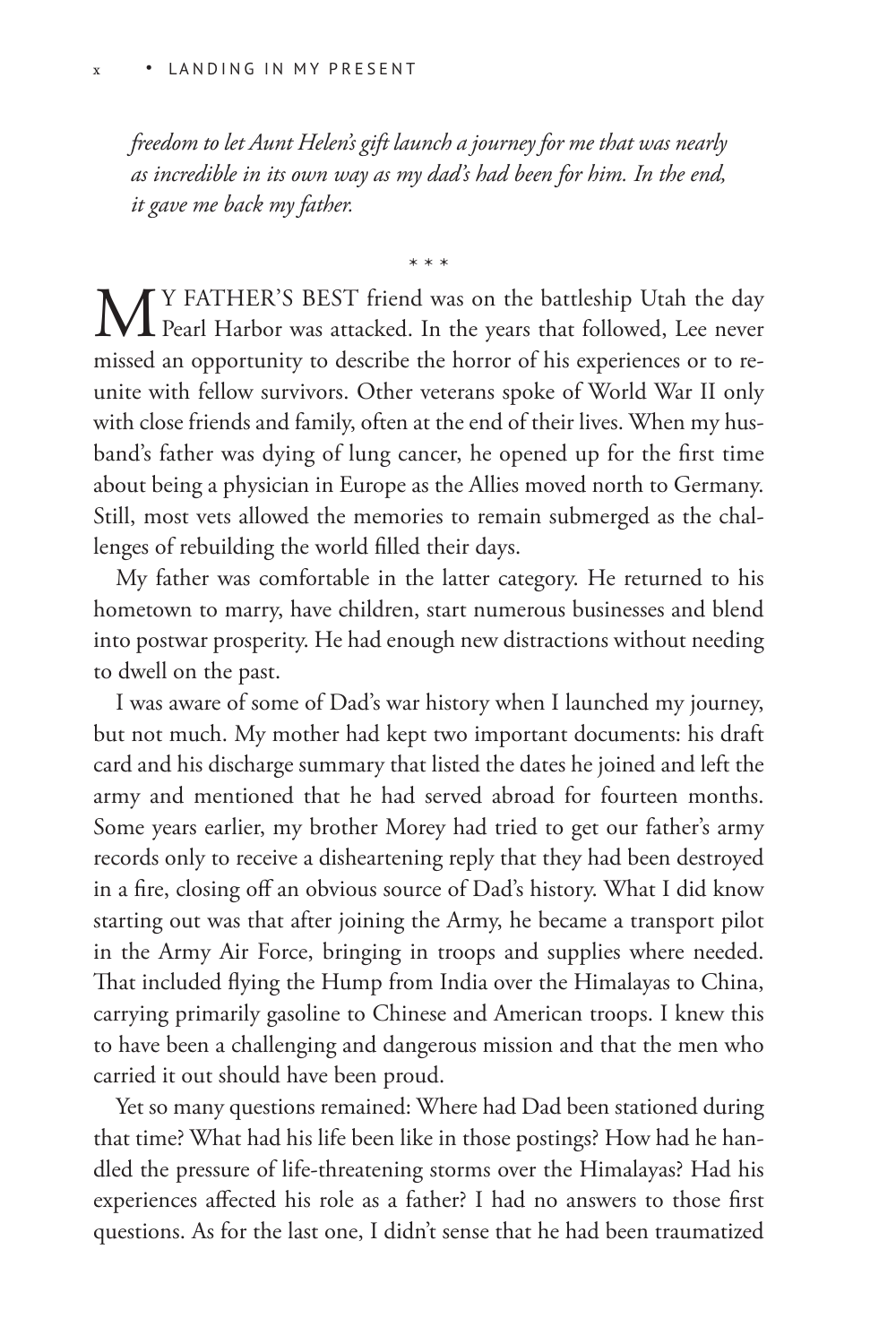by his war years when I was growing up. But how could I know? He never brought it up and neither did I, nor did the rest of my family.

After that June 2000 family reunion, I returned home to Paris, Texas, and transcribed Aunt Helen's tape. The pilot she'd interviewed, the one who had flown with my father over the Hump, was Mont Jennings, who lived across the state in Lubbock, as did Aunt Helen.

As I typed Jennings' words, my father's world in India and China began to come into focus. Even though Jennings had only one personal encounter with Dad, on his last flight over the Hump, they'd shared a base location at Misamari, in the Assam Valley of India. Before the tape, all I knew was that Dad had been "somewhere" in India. With Jennings' words, a picture of my father's war life emerged, with details of living conditions, weather challenges, routes, hazards of gunfire below and turnaround time in China. The grainy black-and-white picture I'd had of Dad's military life began to shift into color with Jennings' stories of flying the Hump. I learned where Dad trained, how he crossed the Atlantic, what planes he flew. The background sharpened as the challenges of landing in China became apparent. At times as I typed, I held my breath with childlike anticipation of the next story or detail. Each revelation brought Dad's past into my present world, erasing years of silence. When the tape ended, I sat quietly, disappointed at the brief glimpse it had given me into his war life, longing for more. Yet I felt a connection to Dad that I had never felt before. His war experience had become accessible, tangible for the first time.

Despite my best intentions, however, I couldn't find time in the next decade and a half to pursue more information about Dad and his military life. My days filled with an active law practice, community involvement and children in high school and college. But the Mont Jennings' interview had created a movie reel of war life in India and China that never stopped playing in my mind, always ending too soon, as though the film had snapped mid-story.

In June 2014, when I had retired and life's pace had abated, I could finally review the Jennings transcript. As I did, two locations beckoned with their foreign names — Misamari, India and Kunming, China: the first, where Dad had been based, and the second, the destination for his air missions. They were real places with real people who still lived there. My Dad had lived there once. Suddenly, I wanted to know more and felt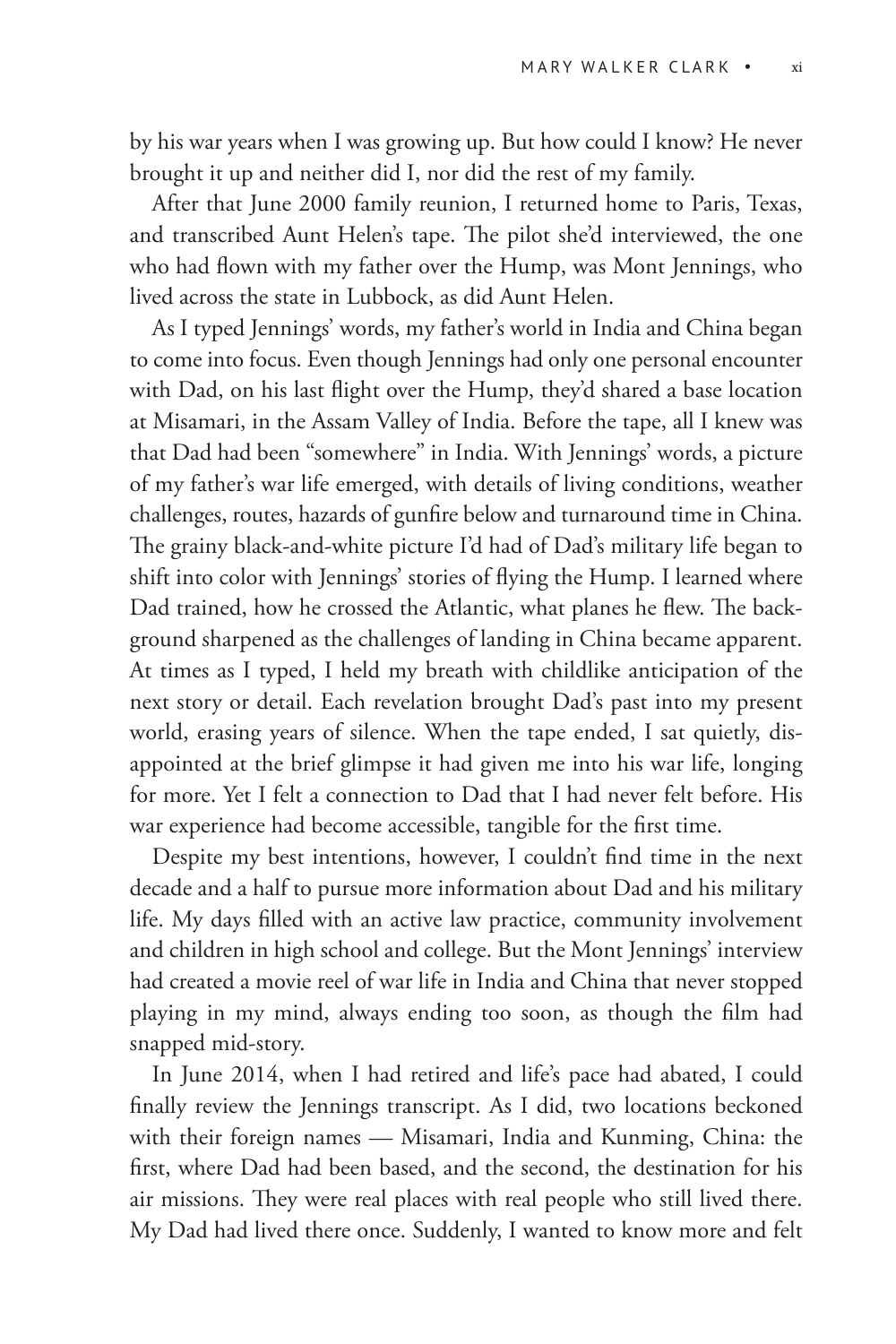drawn to make a journey halfway around the world to go where he had gone and where he had flown. My husband, my oldest brother, Mack, and his wife, Jan, agreed to join me on the family pilgrimage.

As plans for the trip progressed, I expanded my search. And I began by reversing the unspoken decision my family made to bury Dad's memories in our unconscious after his death, a silence that had lasted fifty years. I started by reaching out for the first time to an aunt, cousins and my brothers for family stories. Friends helped me remember childhood experiences. I studied old family photos. Research on the Hump operation added needed information that helped me understand and appreciate my father's war experience. And I slowly looked inward for my memories of Dad, realizing that I was a sixty-six-year-old woman who still saw her father through the eyes of a sixteen-year-old.

This became more than a journey to reconstruct Dad's war experience. I sought a means to enlarge my view of him, learn more about how his past contributed to his success, analyze his approach to parenting from my now experienced viewpoint as a mother, appreciate his business acumen from years of working, observe his community involvement and dedication as a husband, and to question his persistent absences and guarded past. I wanted a mature view of him to replace the stunted one formed decades earlier from his premature death and in a more innocent time.

But how do you broaden your relationship with someone who has been dead for fifty years? First, I had to face the past, and the Mont Jennings interview provided the initial step into my father's undiscovered world and mysterious war days.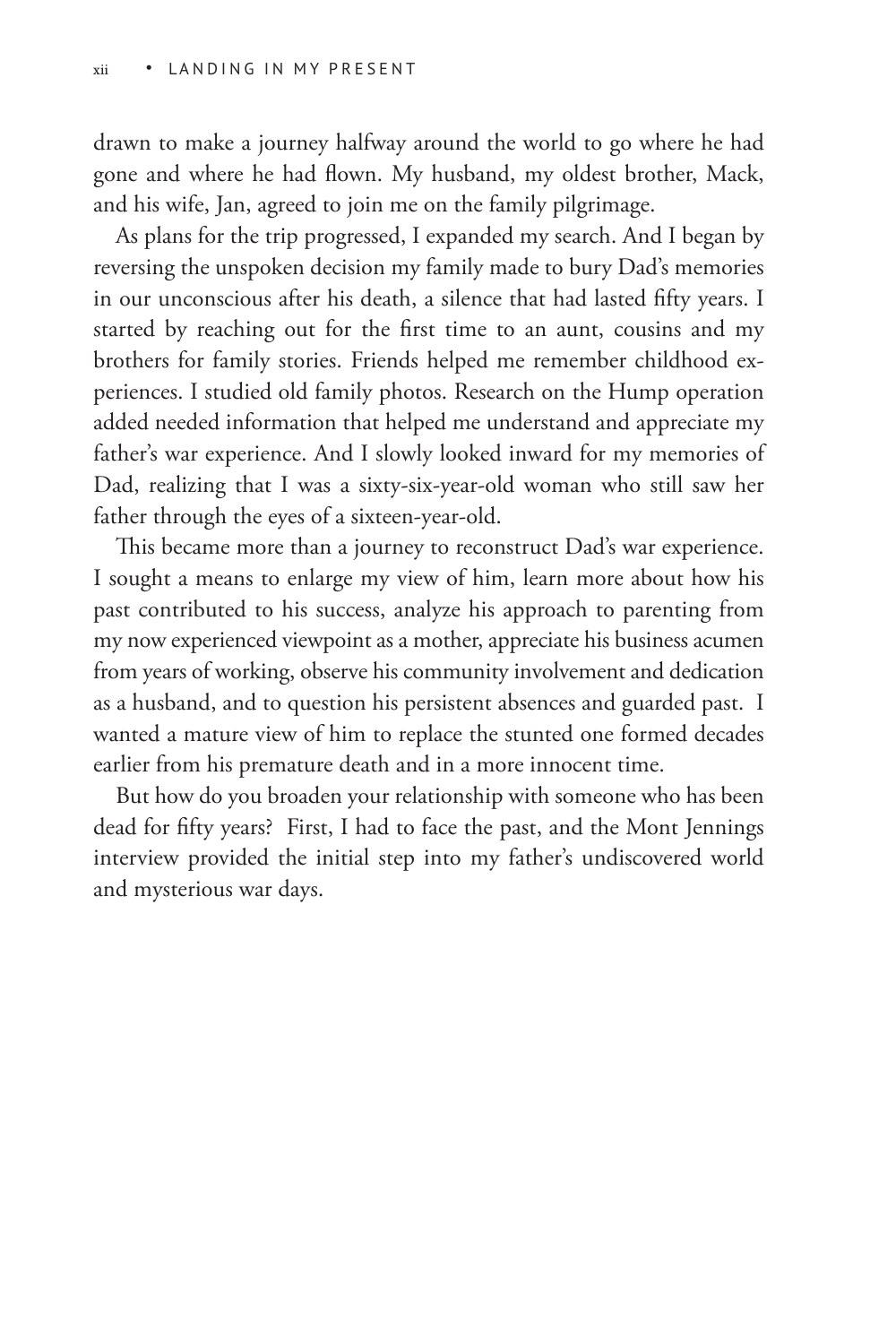# LOOKING BACK—1917-1966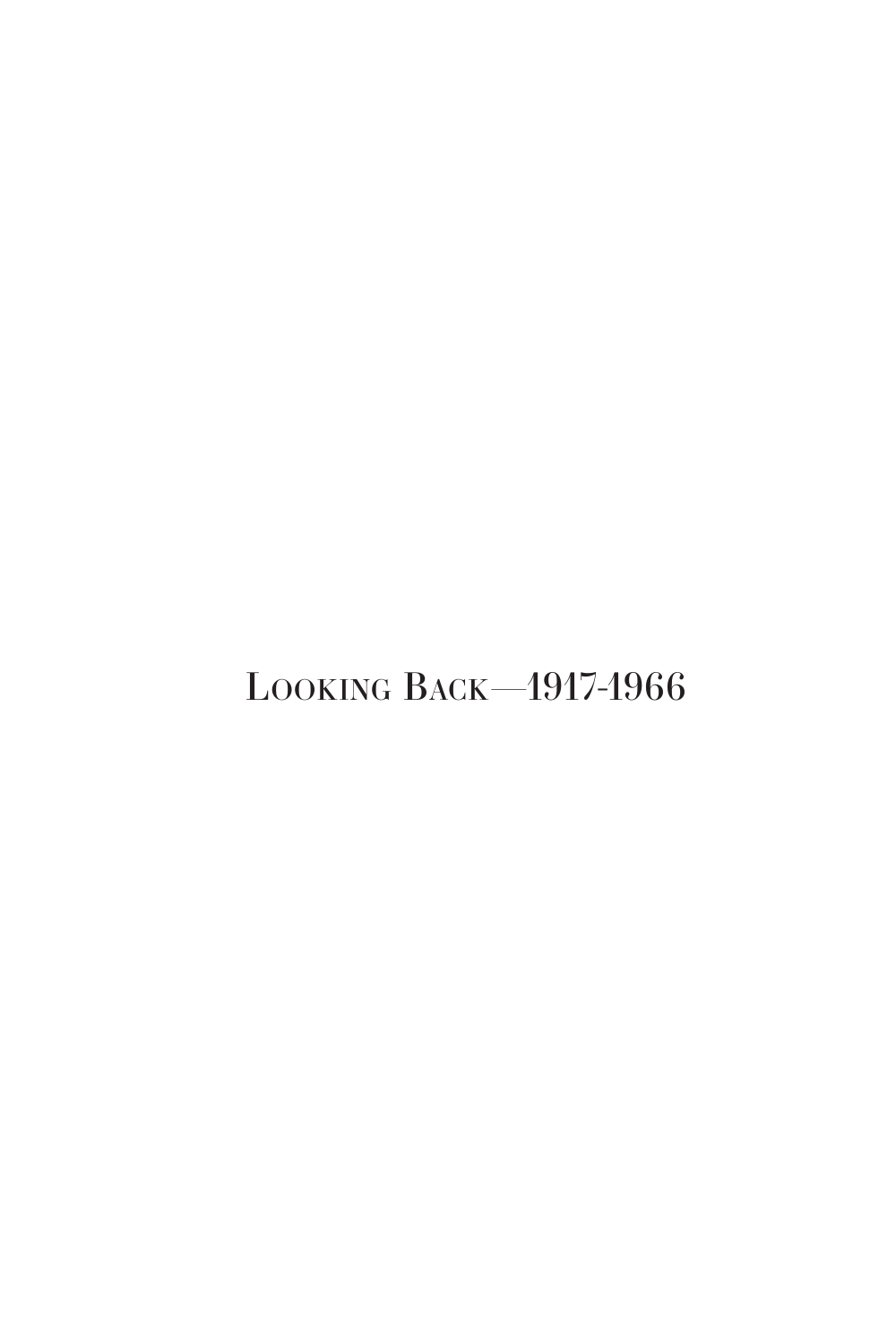#### 2 • LANDING IN MY PRESENT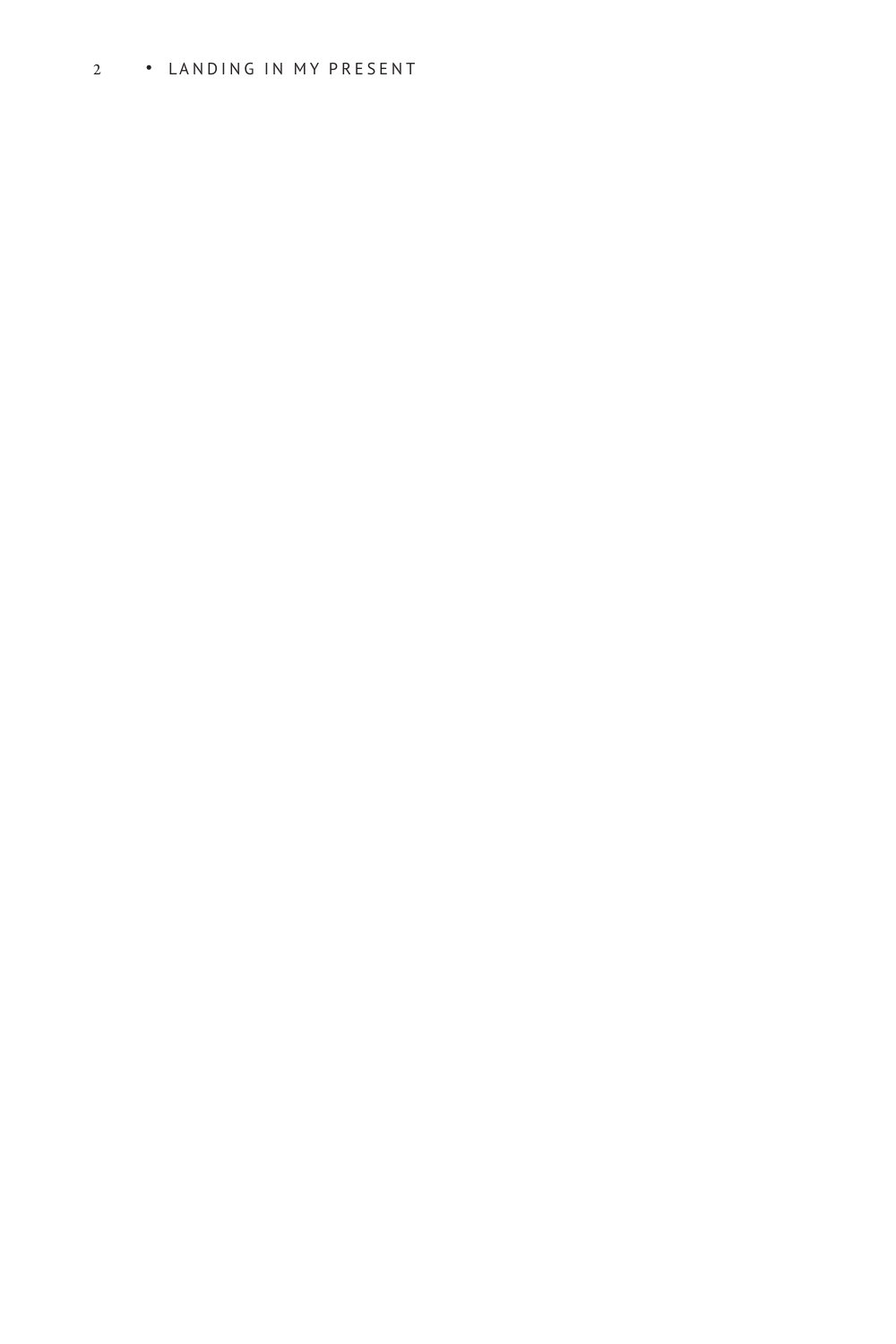#### **ONE**

# Ray Charles Walker Date of Death: November 8, 1966

*It is after noon, in my fourth-period physics class. I'm in junior year and have just finished an exam when a student from the central office arrives and quietly asks Mr. Dodd to release me. After gathering my books, I follow her downstairs to the principal's office. I know what has happened and I dread the news.* 

*The small office is filled. Our minister, Rev. Mock, is there in his clerical collar, looking serious. Next to him is my older brother, Mack, and the German exchange student who is living with us, Helmut Gabauer. Mock solemnly delivers the news—my father has died—and then holds me close. Consistent with my controlled nature, I don't burst into tears. I don't ask questions. I don't make eye contact with anyone.* 

*For weeks, since the accident in early October, I have feared this moment. But now I can only wonder if he died when I was in my history class or while I was eating lunch. Was I laughing with friends when he breathed his last? What was I doing when I lost my father?* 

*We wait quietly until my younger brother, Gary, arrives and quickly surveys the sad faces. I tune out the minister's repetition of the same painful news. None of us talks. Only the tenderhearted Gary cries.*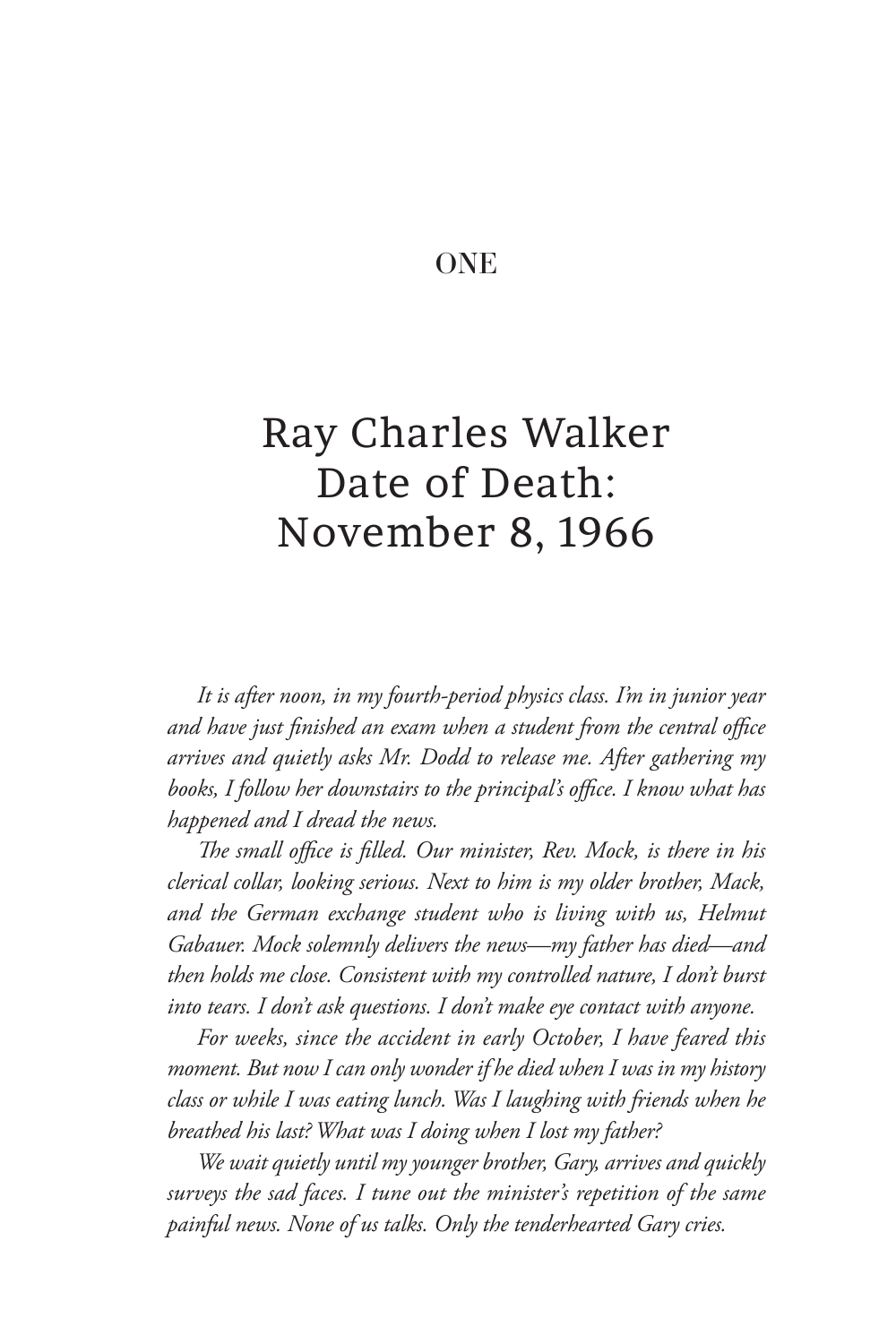

Photo of my father, Ray Charles Walker, as used for his obituary, 1966.

T HE ACCIDENT HAPPENED October 5, 1966, in the middle of harvesting month for carrots at Walker Brothers Produce Shed. This time of the fall was the culmination of a year of planning, planting, weeding, fertilizing, watering and, now, bringing to the surface the mature produce. That morning Dad would have cooked his usual bacon and eggs, probably wondering how to fit everything into his schedule for the day.

\* \* \*

Summer and Fall and were busy times for my father. Truckloads of freshly dug potatoes, carrots and onions with clumps of dirt still clinging to them were brought to the shed for cleaning and bagging; In the summer it was "running potatoes," as we called the process. Onions were also sorted. Carrots arrived later. Freight railcars waited on the other side of the warehouse for the finished product to be shipped. Dad was an early promoter of growing vegetables in the Texas Panhandle and he was affectionately known around town as Potato Man. With the nearest produce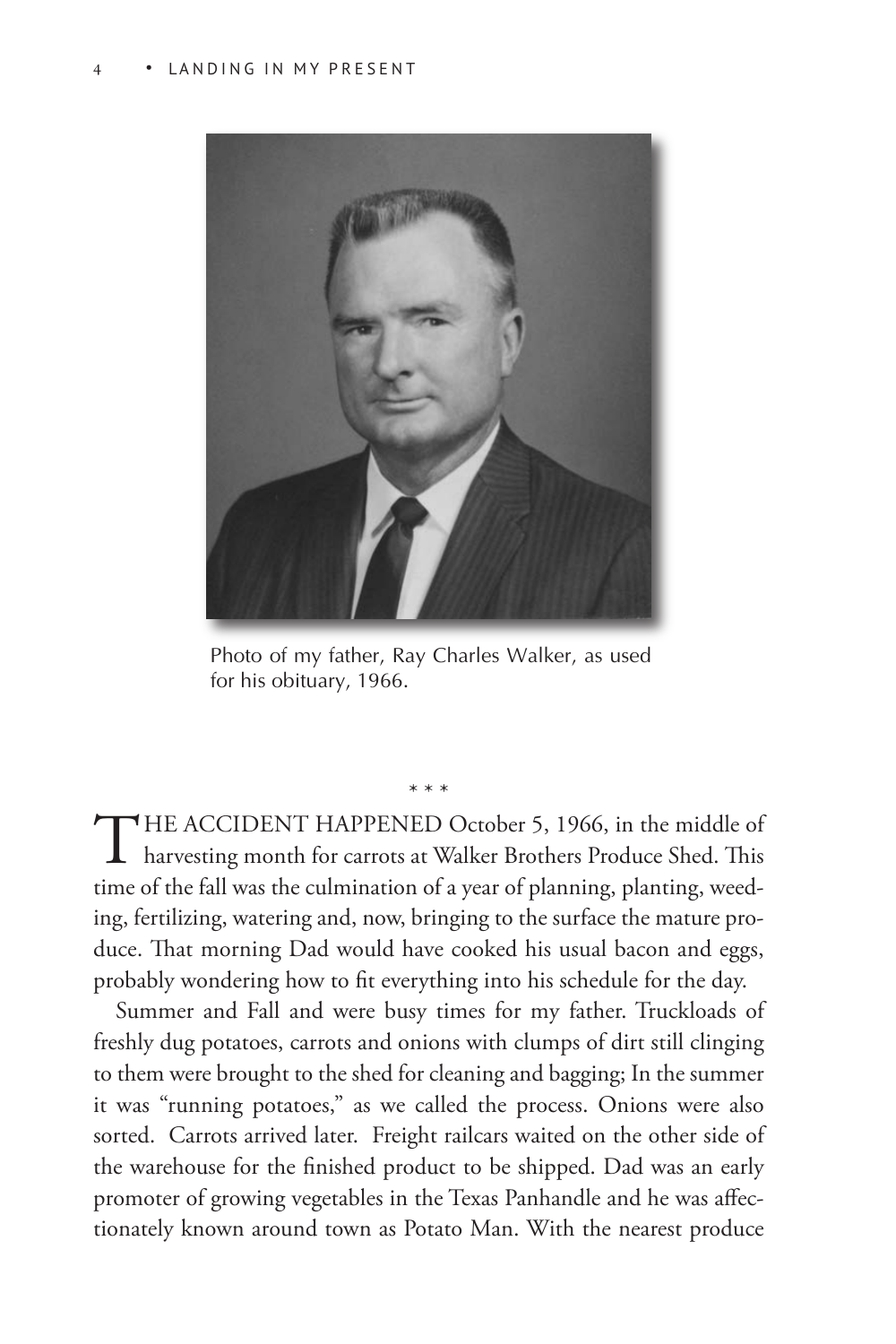shed sixty-five miles away, Dad and his brother, Preston, had started the Walker Brothers company to fill that gap.

Inside the shed, large conveyor belts would carry potatoes, onions and carrots through a sorting process, clanging loudly as the produce moved from one level to the next. Lines of Hispanic men and women picked out blighted vegetables, tossing them into another bin. If one tuned out the conveyor belts, a slight hum of Spanish being spoken could be heard. Dad loved this energy, the result of years of growing the business. My brothers and I knew not to get close to the machines, but I always enjoyed watching the scene play out, smelling the freshly washed produce, wondering where each would land. The US Army bought our potatoes and onions. And Walker Brothers had a contract with Campbell Soup, Frito Lay and other large companies for our produce. I liked thinking of our potatoes or carrots being in those soup cans, distributed around the country.

On that October day, Dad had been at the shed since morning but returned home for dinner with the family. Because of the perishable nature of produce, the cleaning process would continue into the night and Dad left after eating to supervise the evening shift. An hour later Mom got a call. I knew something was wrong from the anxiety in her voice and the quick questions she asked: "When?" "What happened again?" "Where is he?" As soon as she hung up, she turned to us: "Dad collapsed at work and is being taken to the hospital. We've got to go."

Mom called a friend to watch my younger siblings and instructed my older brother, Mack, and me to accompany her, even asking Mack to drive, an indication of her nervousness and concern about her ability to concentrate. At the hospital my brother and I remained in the waiting room while Mom disappeared behind swinging doors into an unfamiliar medical world. Mack and I were old enough to join her, but she wasn't sure of Dad's condition and she chose to leave us behind.

Mack and I waited quietly. It was past visiting hours, the waiting room already empty. We knew little of what had happened other than that a piece of machinery had hit Dad in the head as he was repairing a part. But this had happened during the afternoon, and it wasn't clear whether his later collapse was related. The office manager said Dad complained about a blinding headache just before he collapsed. There was also talk of a stroke. It was confusing. After all, he had seemed fine at dinner.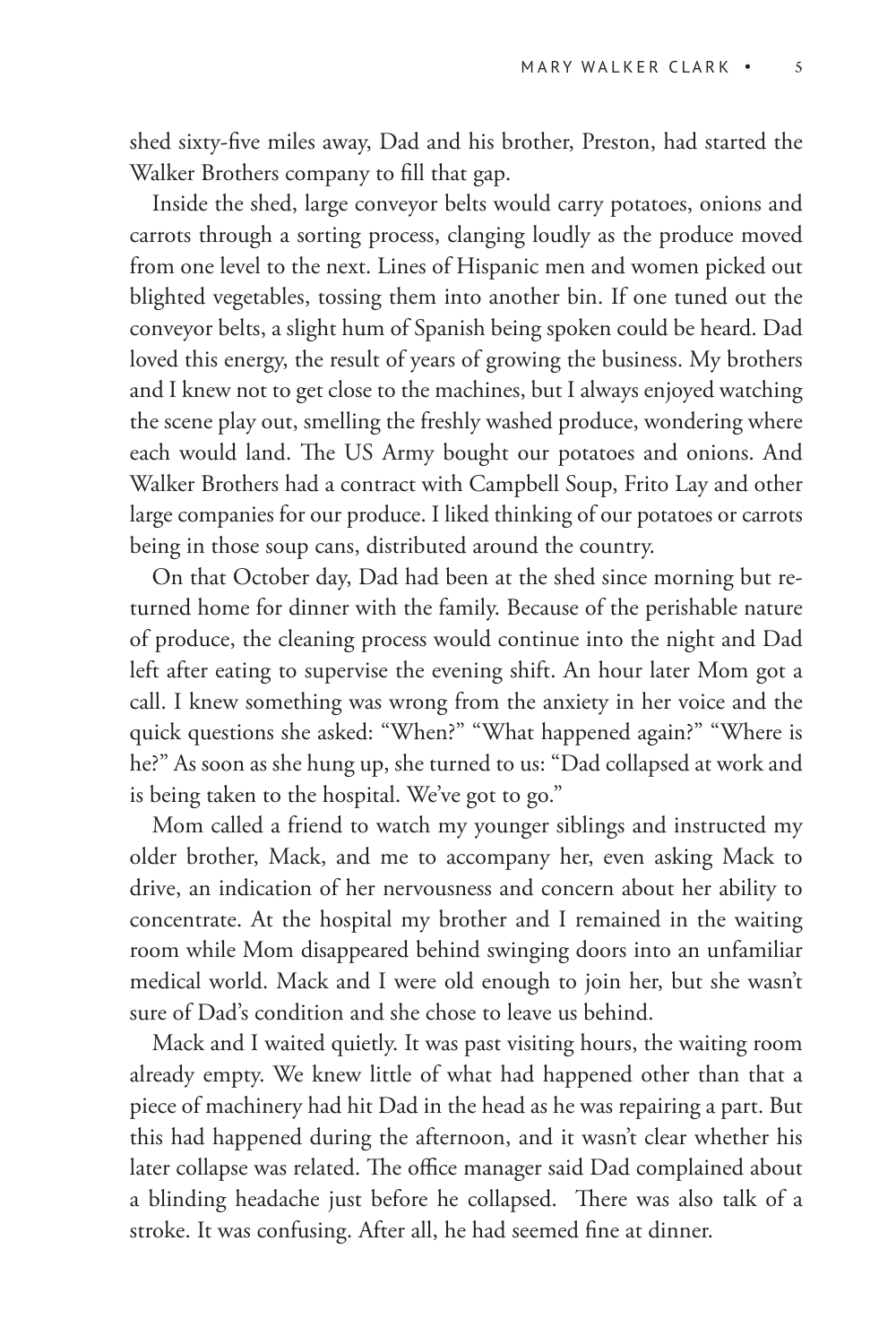I wanted to cry but couldn't. Even back then, two of my brothers and I were stoic. No wailing or whimpering for us. It wasn't because of any belittling by our parents; they never told us to shape up or to stop crying. It's just that we refused to reveal our feelings to the outside world. It was somehow innate. Because my fallback was silence, I said nothing. Yet my stomach churned, my heart raced and my mind filled with questions. The situation was so disorienting. Even the clock on the waiting room wall seemed to slow down. I tried to concentrate on the lone telephone operator answering calls from her nearby open office. But all I wanted was for Mom to come out and explain it all.

Within the hour my mother's cousin, Bob Horne, emerged with the news that Dad was being taken by ambulance to a larger hospital in Lubbock, forty-five minutes away. He had not regained consciousness and needed more advanced care than our local hospital could provide. Mom would go with him and we were to return home. Bob acknowledged that Dad's condition was serious but he gave no details. He said only that our father was getting good care and tried to smile encouragingly. I didn't know what to think.

I can't remember who stayed with us that night, but someone did and whoever it was must have helped with breakfast the next morning. We were to go to school, keeping life as normal as possible. But how could it be? In a small Texas town like Plainview, many calls would have been made through the night and early morning, spreading word of the incident. That was clear when I walked into my first class: I was immediately surrounded by friends who already knew of Dad's hospitalization. For some reason, I made light of the situation, trying to convince myself that Dad was going to be all right. I told my friends and teachers he was improving. I said the doctors were encouraging. I said we were hopeful. None of that was true and I knew it as I said it. I just couldn't admit the possibility of anything else.

Over the next five weeks, Dad remained in intensive care in a coma with a bleed in his brain. Today, surgery could be an option to stop the bleeding but that advanced technique was not available in 1966. Our only hope was for the bleed to stop on its own and for Dad to wake up.

For the first days after the call, Mom was in Lubbock most of the time during the day, with many friends and family visiting. Dad wasn't progressing, remaining in a coma. During the week, my routine continued: band and twirling practices, football games, physics experiments, English essays,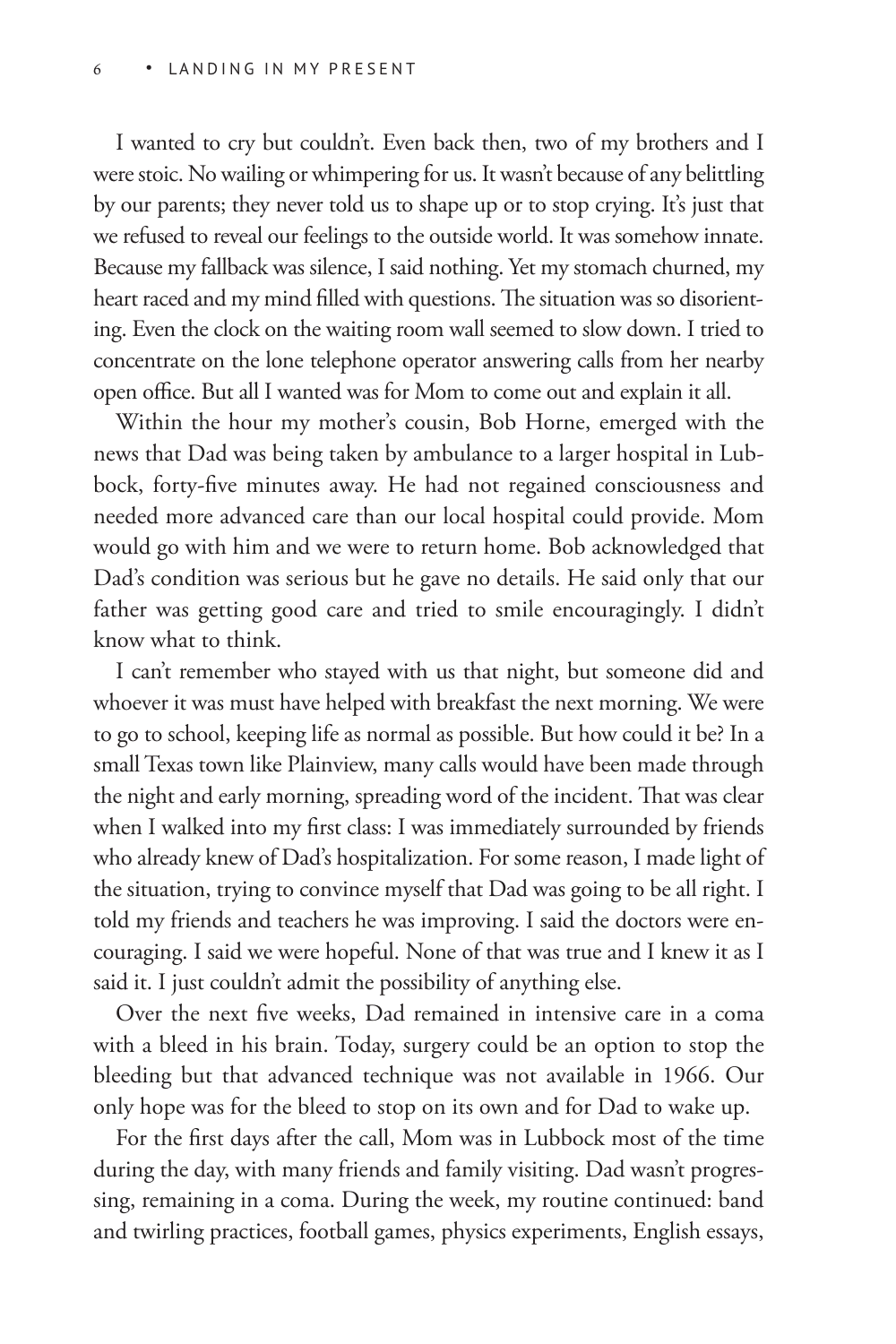getting Cokes with girlfriends, listening to the Beatles. Thoughts of my Dad were always close…but not too close. I could feel the fear of his potential death hovering over my everyday life, a shadow at the edge of my consciousness. Gratefully, school provided an important distraction.

After those initial hectic days, Mack would drive my three other brothers and me to Lubbock on weekends. Sometimes, we stayed overnight in a hotel but mostly we just remained for part of a day. Even so, we weren't allowed into the intensive care unit. Instead, we acted as a greeting committee, talking with whomever had come in from Plainview to visit. Part of me wanted to see where Dad was being cared for, but the side that feared seeing him in a diminished capacity was happy to be barred from the ICU.

Surprisingly, Mom didn't try to prepare us for a bad outcome. She saw life in a positive way and was probably concentrating on a hopeful result, at least most of the time. I remember one night at a hotel, though, when my uncle and aunt were visiting. It was just the four of us. I was lying in bed, ready to go to sleep. Mom broke down and cried with a force I had never heard from her, her strangled voice moaning, "He's going to die. He's going to die." My uncle comforted her and I turned to face the wall, allowing some tears to fall, but not wanting to believe her words.

On a visit later that fall, Mom decided Mack, Gary and I needed to see Dad, despite the visiting restrictions. Inside the ICU Dad lay asleep in a bed next to other seriously ill patients, a mask over his mouth, the quiet ventilator pumping life-supporting air into his lungs. The subdued lighting of the unit contributed to a feeling of claustrophobia and I was having trouble breathing, as if experiencing Dad's need for oxygen in a personal way. My father had lost much weight and was hardly recognizable. I recoiled. That person couldn't be my father. I felt I was in the wrong place. I felt like an intruder, staring, and soon looked away. I knew Dad wouldn't want me to see him like this. None of us wanted to stay long and we didn't. Walking out of the hospital, I realized with certainty for the first time that Dad wasn't going to recover. All I wanted to do was run but I didn't. I never saw my father again.

On the evening of November 7, five weeks after the accident, Mom told my brothers and me that Dad was being transferred back to our local hospital. He had never regained consciousness and my mother wanted him closer. At breakfast the following morning, Mom seemed distant and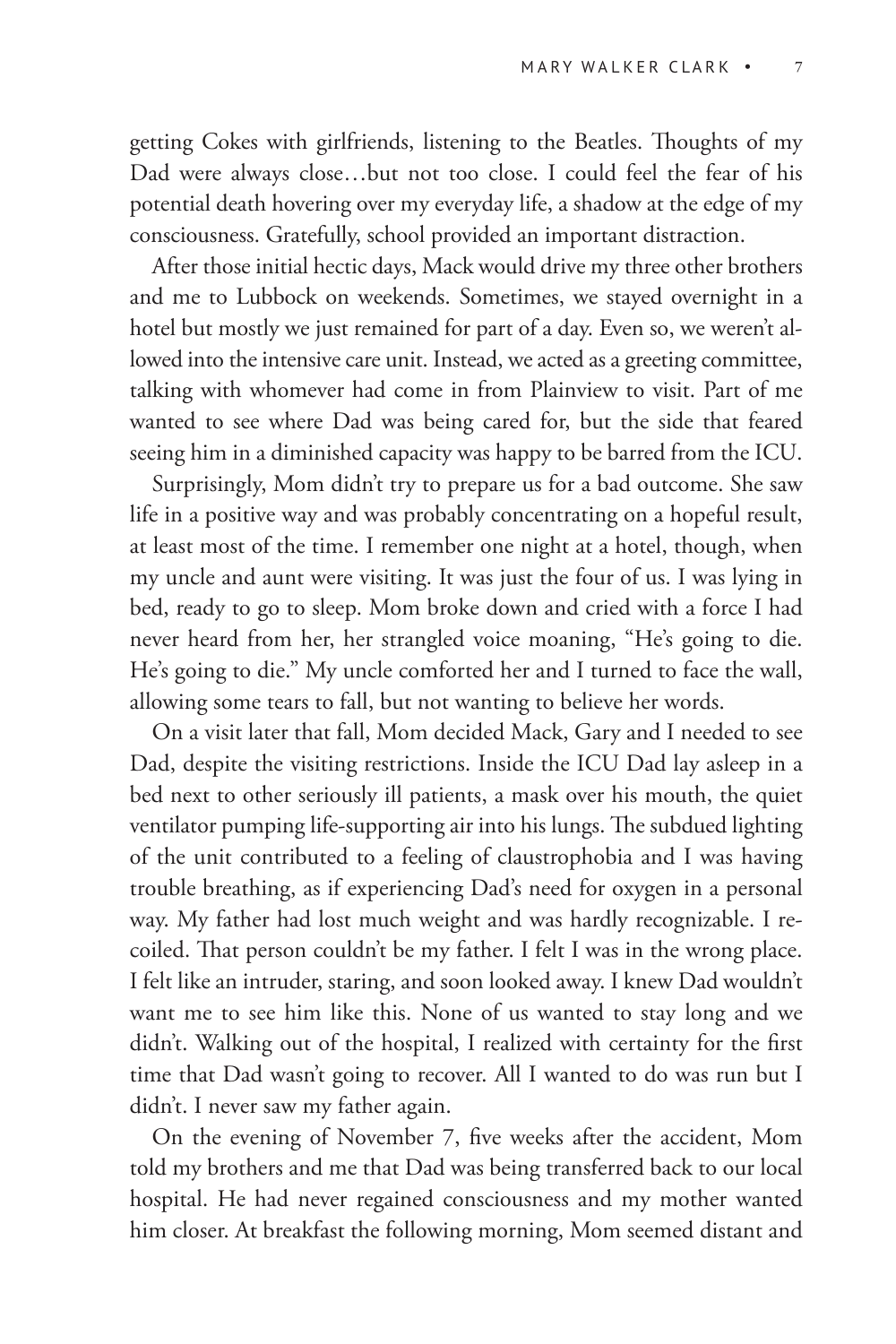distracted but didn't reveal any inner worries or concerns. She simply said it was time to move Dad. Intuitively, I knew something was serious about this change but was afraid to ask. Our local hospital wasn't as advanced as the one in Lubbock. Dad was still in a coma. Why was she bringing him home? It was years later before I realized she must have known she was bringing him home to die but chose not to share that with her children. With maturity, I admired her for making that decision and deeply felt the sadness and anxiety that would have accompanied the choice she didn't want to make. I wished we had talked during that emotional time but we didn't, an early indication of my family's tilt toward silence, choosing to let traumatic events sink below consciousness.

Other than the fact that Mom's mind was elsewhere, it was an ordinary morning. Marching band practice had ended for the semester, so there was no reason for me to leave early, and the completed homework from my heavy class load was already tucked into my textbooks. Not unusually, I had to rush Gary, our dawdler, to finish eating so that he, Mack, Helmut and I wouldn't be late for school. With Mack driving, we left in the "children's car," a small British Anglia that Dad had brought home for us one day to our surprise and delight, and that was just big enough to hold four teenagers and our books. Mom left to take my younger two brothers to the elementary school and junior high school. It was all so normal until that fourth-period physics class.

After Rev. Mock delivered the news of Dad's death, the principal thoughtfully let us stay in the office until classes changed. After the bell rang, our somber band walked down the empty hall toward the parking lot. My English teacher had just stepped outside a classroom to pin up her attendance sheet. When she saw us, she instinctively knew what must have happened. Everyone on staff was aware of Dad's condition. She caught me in her arms, asking quietly if Dad had died. I could only nod. She said she was sorry and hugged me for a long time, an early indication of what I was soon to face: friends who wanted to be sympathetic and consoling.

When we got home, Mom hurried out of the kitchen, her face stricken, her voice choked with tears. She hugged us individually and was visibly relieved to have her children home. Friends and family members had already begun to arrive, some with food. All I could do was run to my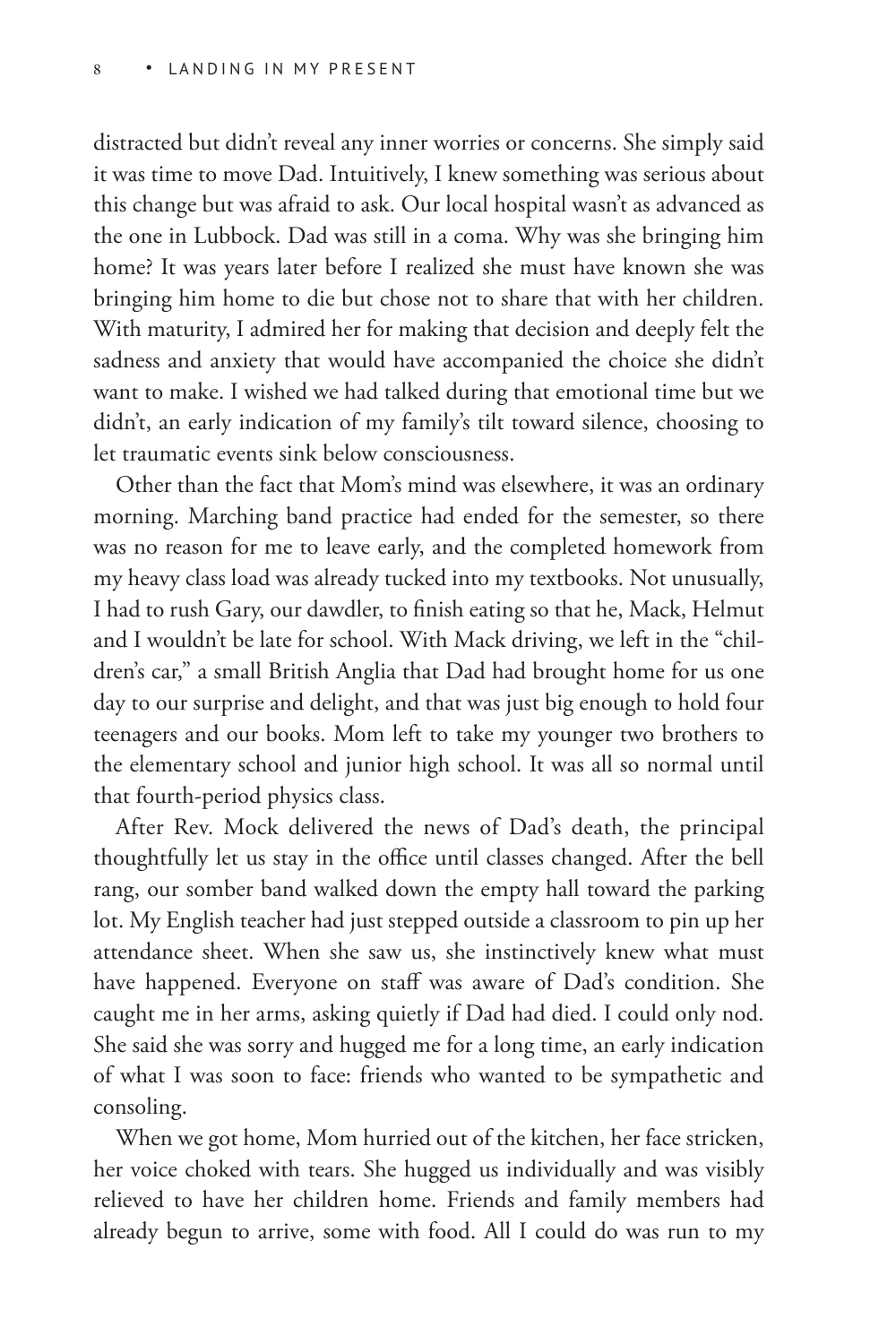room and shut the door where it was quiet, where I wouldn't have to confront so many grim faces. I closeted myself there, listening to music, trying to soften the knot in my chest, hoping no one would knock. I didn't know what to say to anyone or how to accept sympathy. I don't remember how I got through the rest of the day. I can't remember talking to anyone, eating dinner or sleeping. All these years later, it is still a painful blur.

The funeral was large, at least by small-town standards. As we approached the church in the funeral home limousine, the streets jammed with cars and pickup trucks, I noted with surprise and then a quiet pride the size of the crowd, which overflowed onto the church grounds. As an older friend of mine says, "If you want a large funeral, die young," an observation that always takes me back to Dad's funeral. Hundreds had come to express their condolences, with the large numbers reflecting our family's involvement in the community. My father was in the prime of his life with business contacts across the state. Mom sat on the school board and stayed active in her children's activities. They had friends and family in the area from childhood on, and we five children were just as involved in school activities and busy social lives. There was also a large contingent from school, including my closest friends. The high school had set out clipboards in the office to make it easy for students and teachers to sign out for the funeral. In fact, the crowd was so large that our small Episcopal church had set up overflow seating in the parish hall with speakers to broadcast the service. Even with that, we passed many mourners waiting outside the church as we entered. Numerous Hispanic men stood slightly apart and behind the crowd, hats in hands, faces cast down, some with wives at their side.

Before we left for the funeral, Mom had come into my room and found me staring at my closet. I told her I didn't know what to wear. I had never been to a funeral. She helped me pick out an appropriate dress and suggested I wear my nice coat. Her calm presence helped settle me and let me feel detached from the anxiety in my heart, which allowed me to do little but go through motions that day—from riding in the limousine to walking down the church aisle with every seat filled except the two rows in front reserved for the family to sitting through an unfamiliar service to standing at the gravesite. Years later, a friend of my mother's told me that watching Mom leave the church after the funeral with her five young children trailing behind was the saddest thing she had ever seen, a picture she never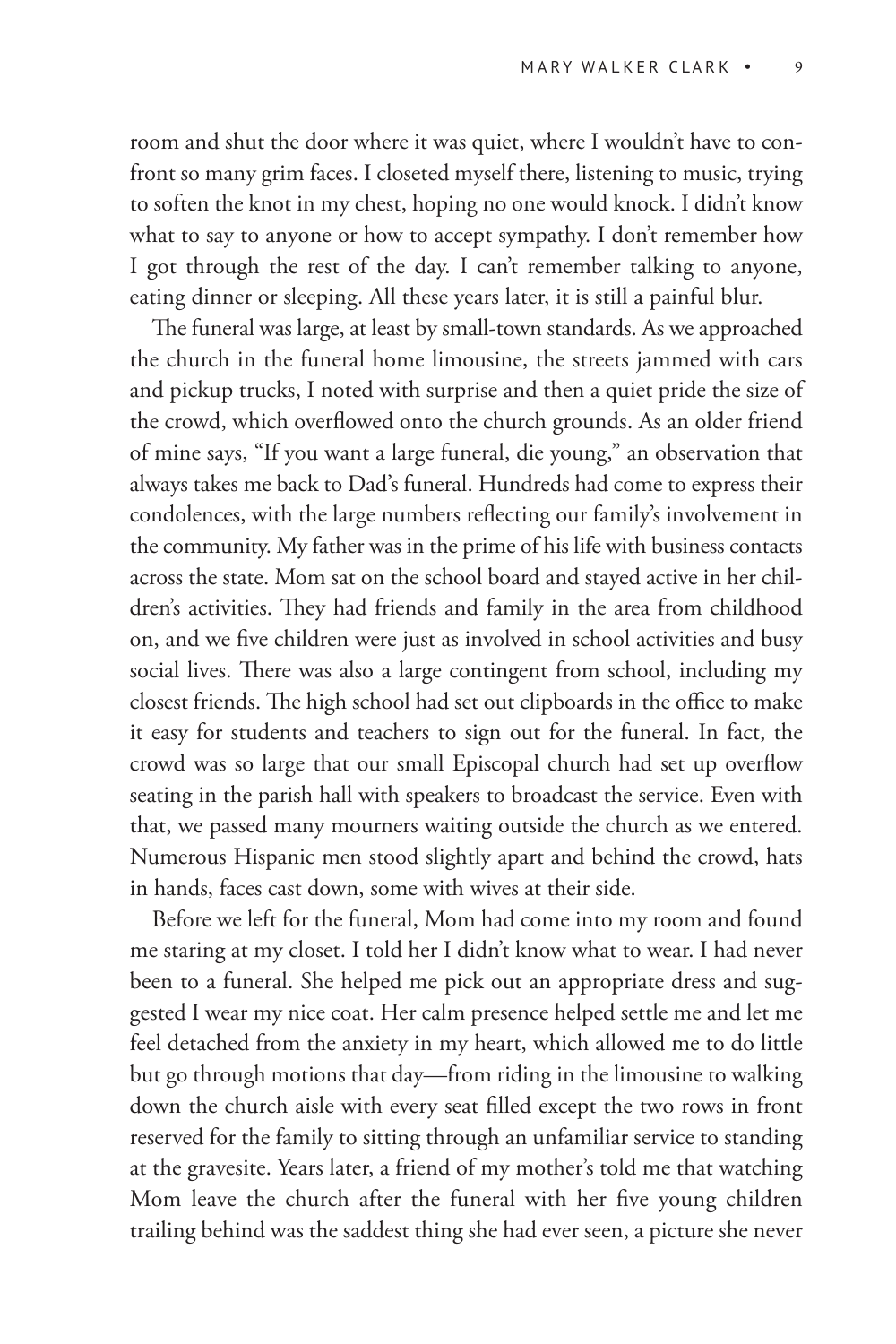could shake. Tears fill my eyes as I write this, tears that should have been shed at the funeral but weren't, even as the men and women around me that day were crying.

When Dad died no book had yet been written about the five stages of grief. No counselor from school approached me or my brothers to check on us. While visibly sympathetic, our Episcopal priest couldn't find the words to comfort us. My mother was mature and emotional enough to suffer through the anger, depression and acceptance. She had probably tried the bargaining component when Dad was in the hospital. The rest of us simply denied. We didn't deny his death. We denied its effect on us. And I denied it for fifty years, until the journey that led to this book. My cousin Carolyn calls this "stuffing." You stuff all the bad news down deep and don't allow it to surface. A more proper description is that we lived in a culture of silent grief. Only in the 1970s did expressive grief and grief counseling get their starts.

When I had to talk of my father to strangers or new friends, I could do it in a calm voice, describing his death and the family he had left behind. For the first years, teachers and friends of my parents would give me extra hugs and that "I am so sorry" look. In my maturity I now understand their need to reach out, but as a teenager and young adult, I wanted them to look away.

I was grateful to my friends for not mentioning it. Our self-centered teenage life continued, even on the day of the funeral. When my best friends came by that evening, my mother let me go to the drive-in movies with them. She didn't want me out in public that day, but she intuitively knew I needed a break from the gloom of the house. A drive-in movie provided the cover.

With Dad's death I knew my life had shifted irrevocably, throwing me off balance and into a world untethered. But at age sixteen, my future vision was short-term, based primarily on high school and college. It was only as each major life event happened without my father that the loss painfully reappeared, as a sharp stab of absence.

For years, anger, the second stage of grief, showed up as envy. There were moments of jealousy and resentment of friends and family with fathers: having a gray-haired father to walk them down the aisle at their weddings while my brother Mack accompanied me, seeing cousins inherit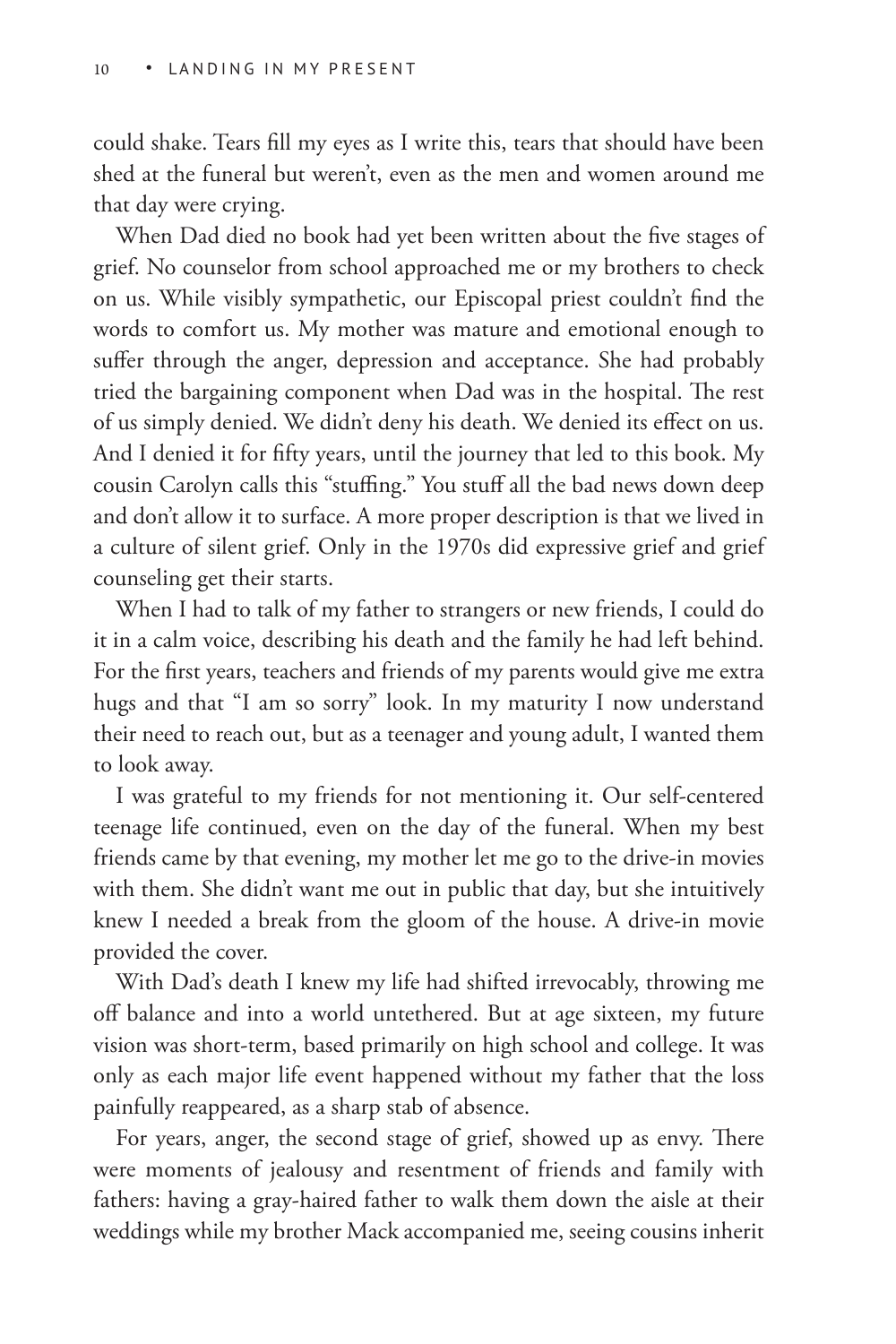large estates, the results of a full working lifetime, not one truncated by death. Even watching my husband, Ed, drive to Austin for weeks before his father's death to talk and finally hear his war stories made me happy for him, but frustrating for me.

I didn't express these feelings, choosing to ignore them or to look on the bright side of a situation. Mack looked snazzy in his white suit and long hair at my wedding as we walked down the aisle together. Education was the substitute for an inheritance in my family when it came to increased earning capacity. And I didn't have to watch Dad grow old. Because of his early death, he never aged. His skin stayed smooth, his shoulders remained erect and his back was always straight. The energy needed to fuel his work as a farmer and successful businessman, such as starting a field of irrigation pipes, driving a tractor, supervising his growing number of businesses and helping, even tangentially, raise a family never diminished. Dad never grayed, and his knees didn't cripple with arthritis. His eyes never clouded with cataracts. We never had to discuss the need to move him out of the family home nor take away his driving privileges. While my mother diminished in stature, lost firmness in her skin and details of her memory, my father perpetually smiled back at me in the prime of his life.

But the optimistic approach was never enough of a facade to completely mask the absence. Dad wasn't there when I graduated high school. He never visited me in college. My children were without a grandfather. My mother's financial support was more limited. We never had an adult conversation that allowed us to relate on a more mature level, with respect for the other's intellect and beliefs. It all added up to a sizable loss, one that revealed itself unceasingly as I matured.

What I didn't see until later was the biggest loss of all: his story. I couldn't ask him about his growing up on a farm, why he chose Mom to marry, how he started his own business, what his spiritual beliefs were or even what inspired him to fly. The questions are endless today, but I was blind to them for years.

Somehow, my World War II and personal quests took me first to the memories of those two autumn days in 1966, both of which dawned beautifully. The events of only two dates in my teenage life prematurely taught me certain adult lessons about the fragility of life and how quickly it can all change, a lesson my father would have been painfully familiar